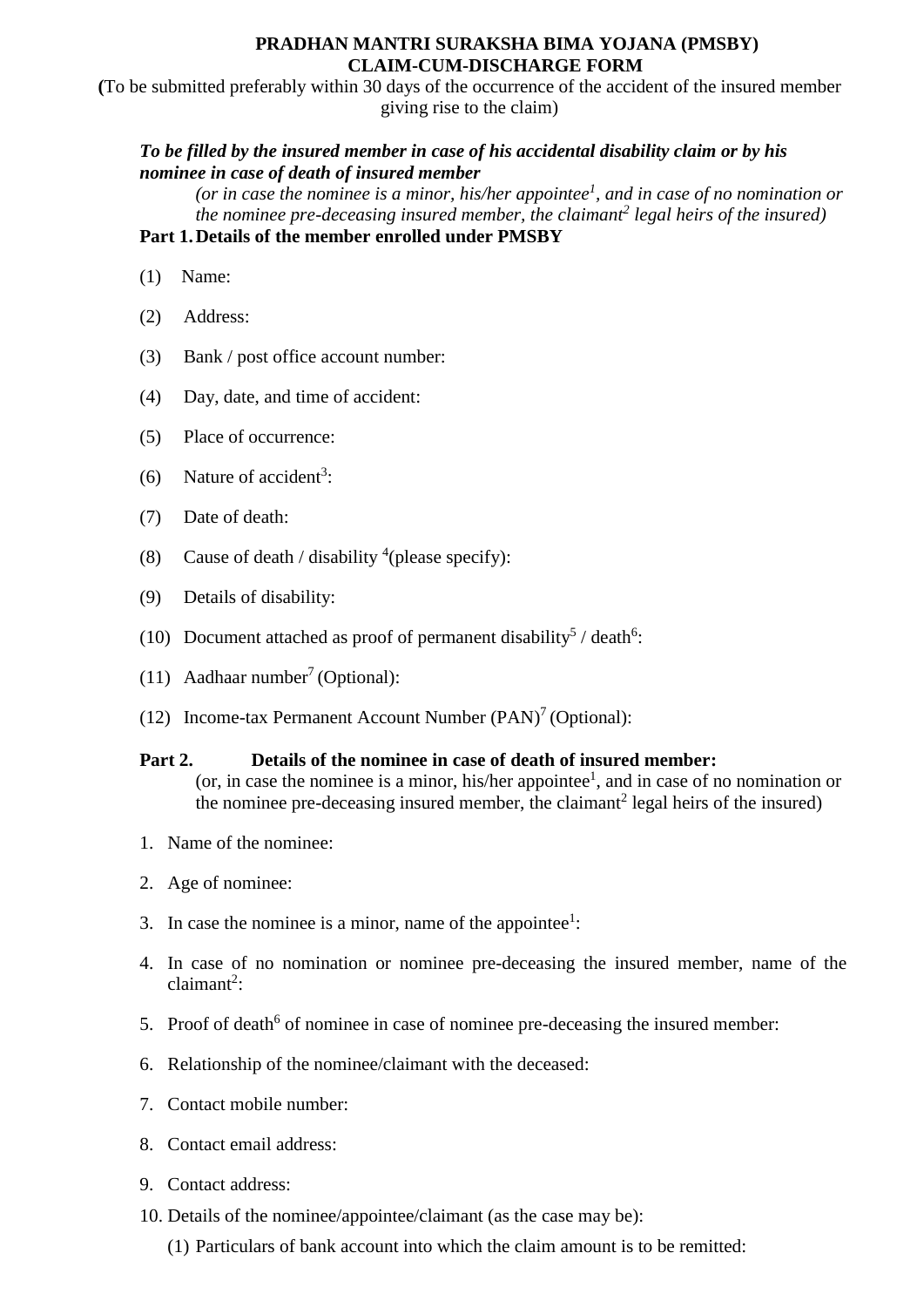- (a) Account number:
- (b) Name of bank:
- (c) Branch IFS Code:
- $(2)$  Aadhaar number<sup>7</sup>(Optional):
- (3) Income-tax  $PAN<sup>7</sup>(Optional)$ :
- (4) KYC document<sup>8</sup> attached as proof of identity:

I hereby declare that details submitted above are true to the best of my knowledge, the documents attached in support of this claim are genuine, and I have not claimed the amount payable under PMSBY in respect of the member named above earlier or in respect of any other account of the member with any bank or post office.

Date:

(Signature of the insured member/ nominee/appointee<sup>1</sup>/claimant<sup>2</sup>)

#### **Attached documents:**

- (1) Proof of permanent disability due to accident5 or death due to accident6 of the insured member, as the case may be
- (2) Aadhaar and PAN number of the insured member and claimant<sup>7</sup> (Optional)
- (3) KYC document<sup>8</sup> in respect of the nominee/appointee/claimant (as the case may be)
- (4) First two pages of passbook, or bank / post office account statement showing account details, or cancelled cheque of the account of the nominee/appointee/claimant (as the case may be)
- (5) Proof of death<sup>6</sup> of nominee in case of nominee pre-deceasing the insured member
- (6) Proof of being legal heir, in case the claimant is other than the insured member/nominee/appointee
- (7) Advance receipt for discharge of claim, duly filled in and signed

#### *To be filled by the bank / Post office from enrolment data or data of bank/ post office*

#### **Part 3: Details in respect of the insured member**

- 1. Bank / post office account number (as per bank's CBS/ post office records):
- 2. Bank / post office name:
- 3. Branch name:
- 4. Branch IFS Code:
- 5. Name of father/husband of the member:
- 6. Date of birth (as per the KYC document):
- 7. Name of the insurer:
- 8. Name of the nominee: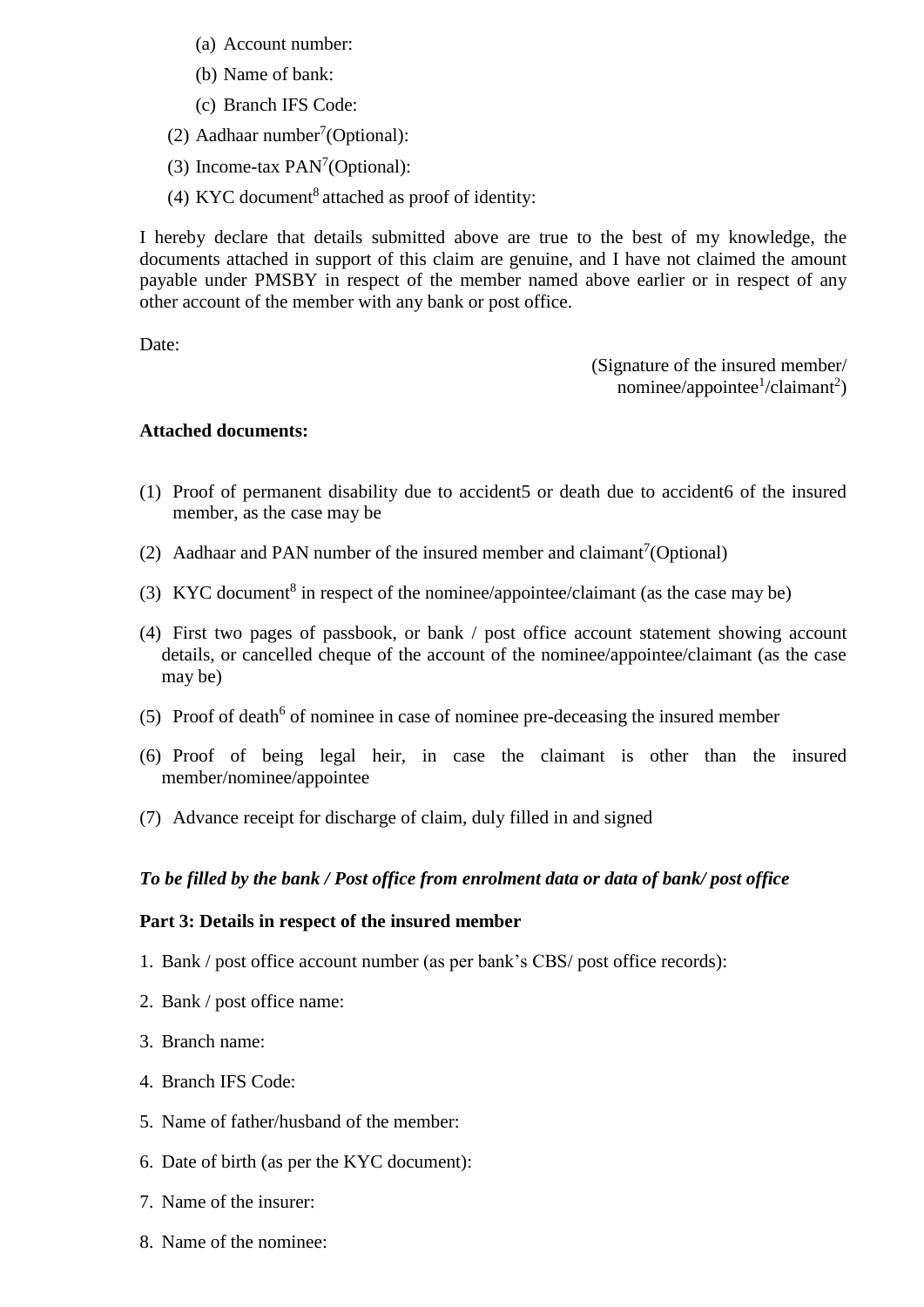9. Date of debit of premium from the bank/ post office account:

10. Date of remitting the premium into insurer's account:

It is certified that the above information is true as per PMSBY enrolment data and bank / post office records. Place:

Date:

(Signature and seal of the authorised official of the bank/post office)

### **PRADHAN MANTRI SURAKSHA BIMA YOJANA Advance receipt for discharge of claim**

In consideration of approval of my claim referred above, I hereby accept from \_\_\_\_\_\_\_\_ *(name of the insurer)* the sum of Rs. \_\_\_\_\_\_\_\_\_\_\_\_\_\_ (Rs. One lakh in case of permanent partial disability and Rs. two lakhs in case of permanent total disability or death) only in full and final settlement and discharge of my claim under the said policy covering insurance in respect of member Shri / Ms \_\_\_\_\_\_\_\_\_\_\_\_.

Signature of the witness Name of witness: Address:

 Signature of the insured member/nominee/appointee/claimant Date:

Countersignature of authorised official of the bank/ post office Date: Name: Name of bank/ post office: Branch: Office stamp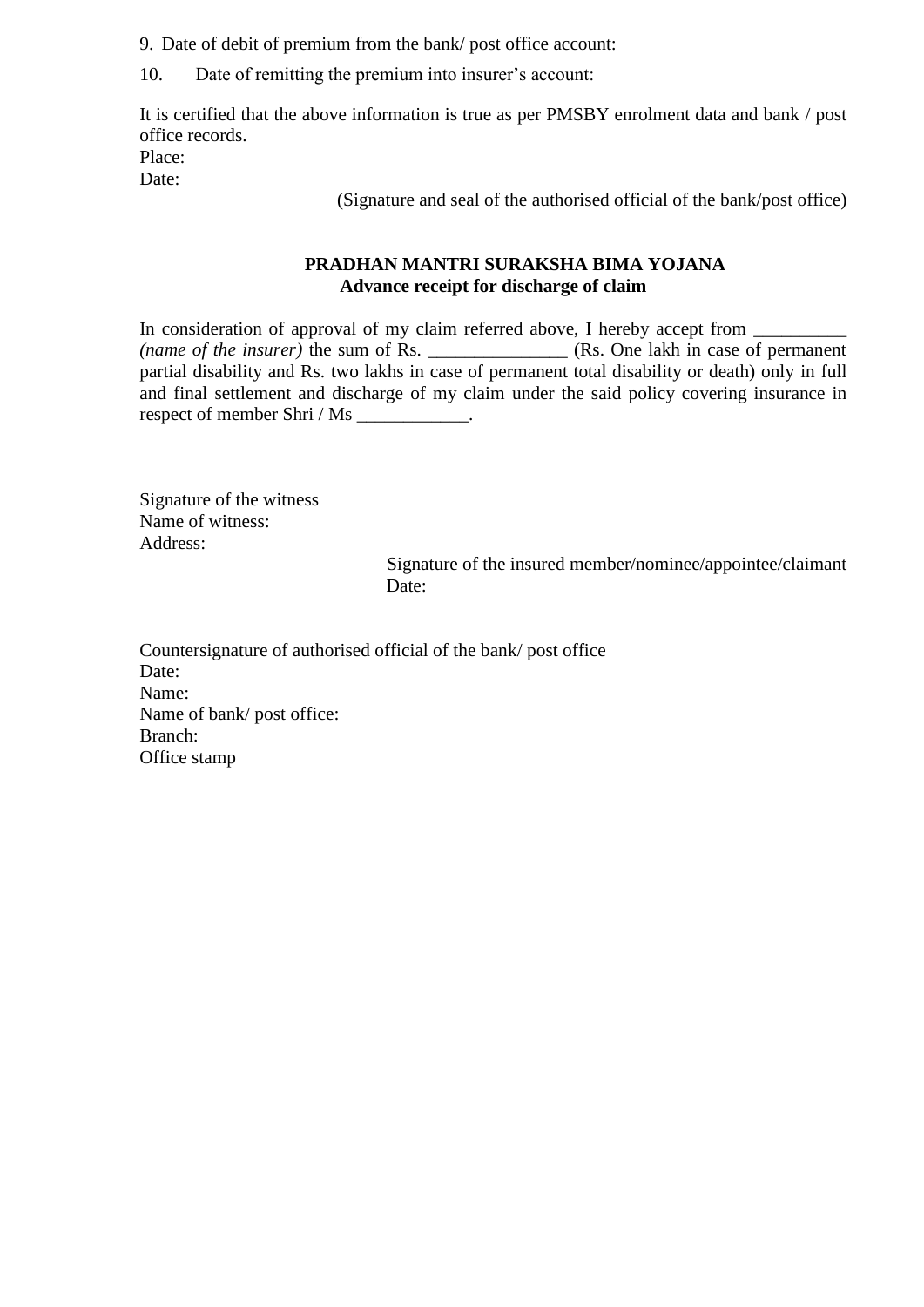# **Useful information for claimants**

- **<sup>1</sup>** The appointee is the person named by the member in his PMSBY enrolment form where the nominee is a minor.
- **<sup>2</sup>** A claimant where there is no nomination or the nominee has pre-deceased the insured member shall be one who is a legal heir and submits a succession certificate or legal heir certificate issued by a competent court or authority.
- , **<sup>3</sup>** Accident means a sudden, unforeseen and involuntary event caused by external, violent and visible means.
- **<sup>4</sup>**Permanent Disability means any of the following:

| Total and irrecoverable loss of both eyes or loss of use of                           | Total disability-                       |
|---------------------------------------------------------------------------------------|-----------------------------------------|
| both hands or feet or loss of sight of one eye and loss of<br>use of one hand or foot | claim amount payable is<br>Rs two lakhs |
| Total and irrecoverable loss of sight of one eye or loss of                           | Partial disability-                     |
| use of one hand or foot                                                               | Claim amount payable is                 |
|                                                                                       | Rs one lakh                             |

**<sup>5</sup>** Documents in support of proof of permanent disability:

FIR or Panchnama, along with (a) Disability certificate issued by the Civil surgeon and (b) hospital record supporting the same.

 $6$ Documents in support of death due to accident may be any of the following:

#### **(1) (a), (b) and (c) as under**:

- (a) Any of the documents listed below as proof of death:
	- (i) Death certificate (issued by the registrar of births and deaths appointed by the state government for the local area)
	- (ii) Hospital discharge summary/certificate in respect of the deceased person, specifying his/her name, father's/husband's name, address and the date, time and cause of death
	- (iii) Certificate issued by the last attending Registered Medical Practitioner (doctor registered with the Indian Medical Council) in respect of the deceased person, specifying his/her name, father's/husband's name, address and the date, time and cause of death, which should be countersigned with his/her seal by a Gazetted officer of the Central or the State Government or by an officer of the deceased accountholder's bank or any public sector bank or any public sector insurer
- (b) FIR/ Panchnama
- (c) Post Mortem report
- **(2)** Certificate issued in respect of the insured member by the District Magistrate / Collector / Deputy Commissioner of the district concerned, or by any Executive Magistrate (Additional District Magistrate, Sub-Divisional Magistrate,